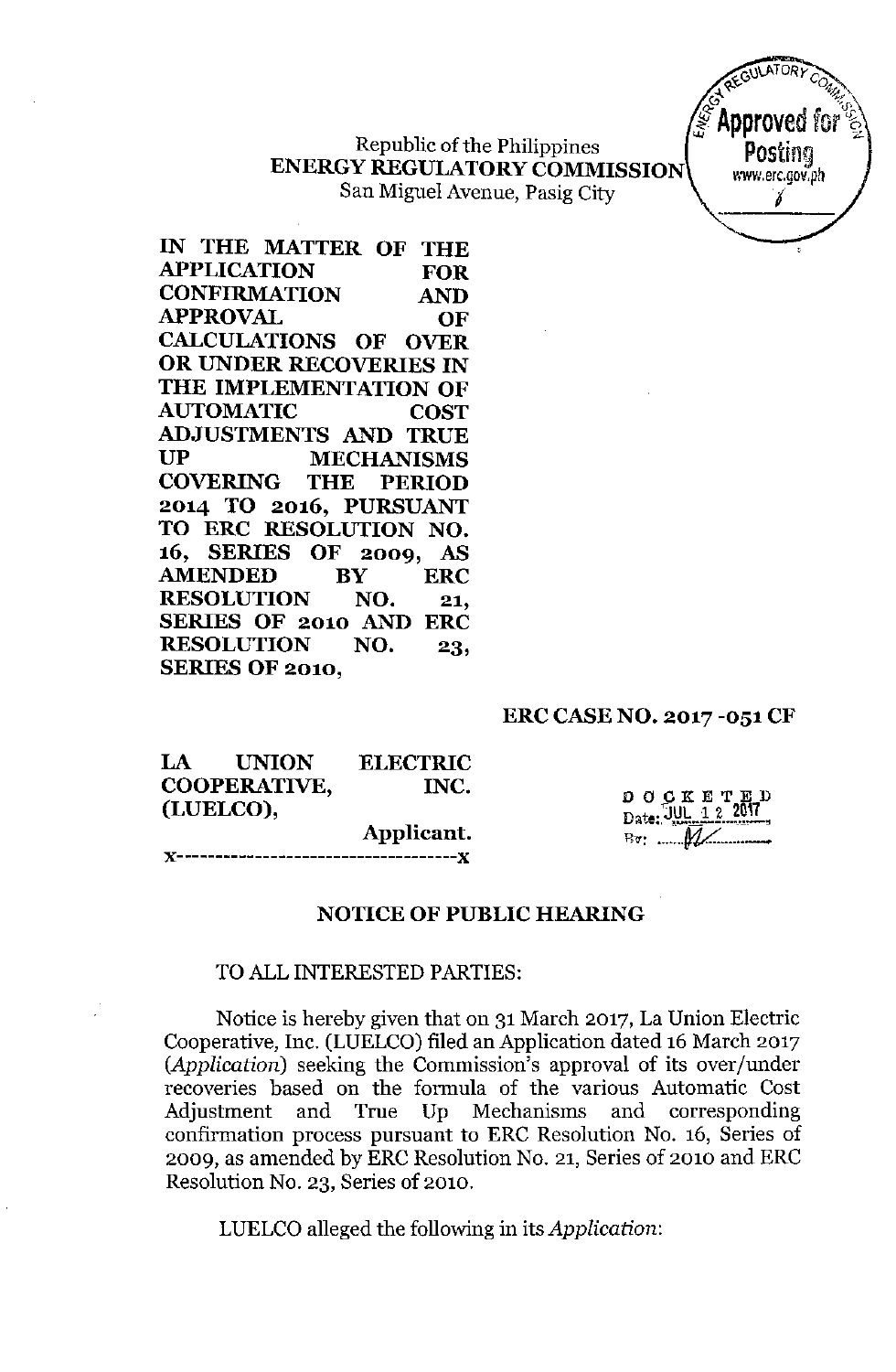# ERC CASE NO. 2017-051 CF NOTICE OF PUBLIC HEARING/ 04 JULY 2017 PAGE 2 OF 6

- 1. LUELCO is a non-stock, non-profit electric cooperative, duly organized and existing under and by virtue of the laws of the Republic of the Philippines, with principal offices at Brgy. 8ta. Rita East, Aringay, La Union;
- 2. It holds an exclusive franchise from the National Electrification Commission, to operate an electric light and power distribution service in certain municipalities of the Province of La Union, namely: Agoo, Aringay, Bacnotan,Bagulin, Balaoan, Bangar, Bauang, Burgos, Caba, Luna, Naguillian, Pugo, Rosario, Stc.Tomas, Tubao, San Gabriel, San Juan, Santol, Sudipen and the City of San Fernando, and the municipality of Sison in the province of Pangasinan.

### LEGAL BASES FOR THE APPLICATION

- 3. ERC Resolution No. 16, Series of 2009 as amended by Resolution No. 21, Series of 2010 establishes the procedure for the automatic recovery or refund of pass through costs and the confirmation process that would govern the automatic cost adjustment and true-up mechanisms approved by the Honorable Commission, with the objective of ensuring appropriate recovery of the pass through costs in an efficient manner and to put in place a fair and transparent process for the confirmation of the automatic cost adjustments implemented by Distribution Utilities and the true-up of other pass-through charges, involving Generation Rate, Transmission Rate, System Loss Rate, Lifeline Rate Recovery, Inter-Class Cross-Subsidy Removal, or Treatment of Prompt Payment Discount, as the case may be;
- 4. On the other hand, ERC Resolution 23, Series of 2010, adopts the rules implementing the discounts to qualified senior citizen end-users and subsidy from subsidizing end-users on electricity consumption;
- 5. Foregoing resolutions further require the distribution utilities to file their respective consolidated applications once every three (3) years. Hence, the filing of the instant application, covering the period January 2014 to December 2016.

### OVER OR UNDER RECOVERIES OF ALLOWABLE COSTS

- 6. Applying tbe formulas provided under Resolution 16, Series of 2009 as amended by Resolution 21, Series of 2010 and Resolution 23, Series of 2010, applicant made calculations of the over recoveries charged or under recoveries incurred as against its customers, in the implementation of certain automatic cost adjustments and true-up mechanisms, covering the period January 2014 to December 2016;
- 7. The results of its calculations are presented hereunder, as follows: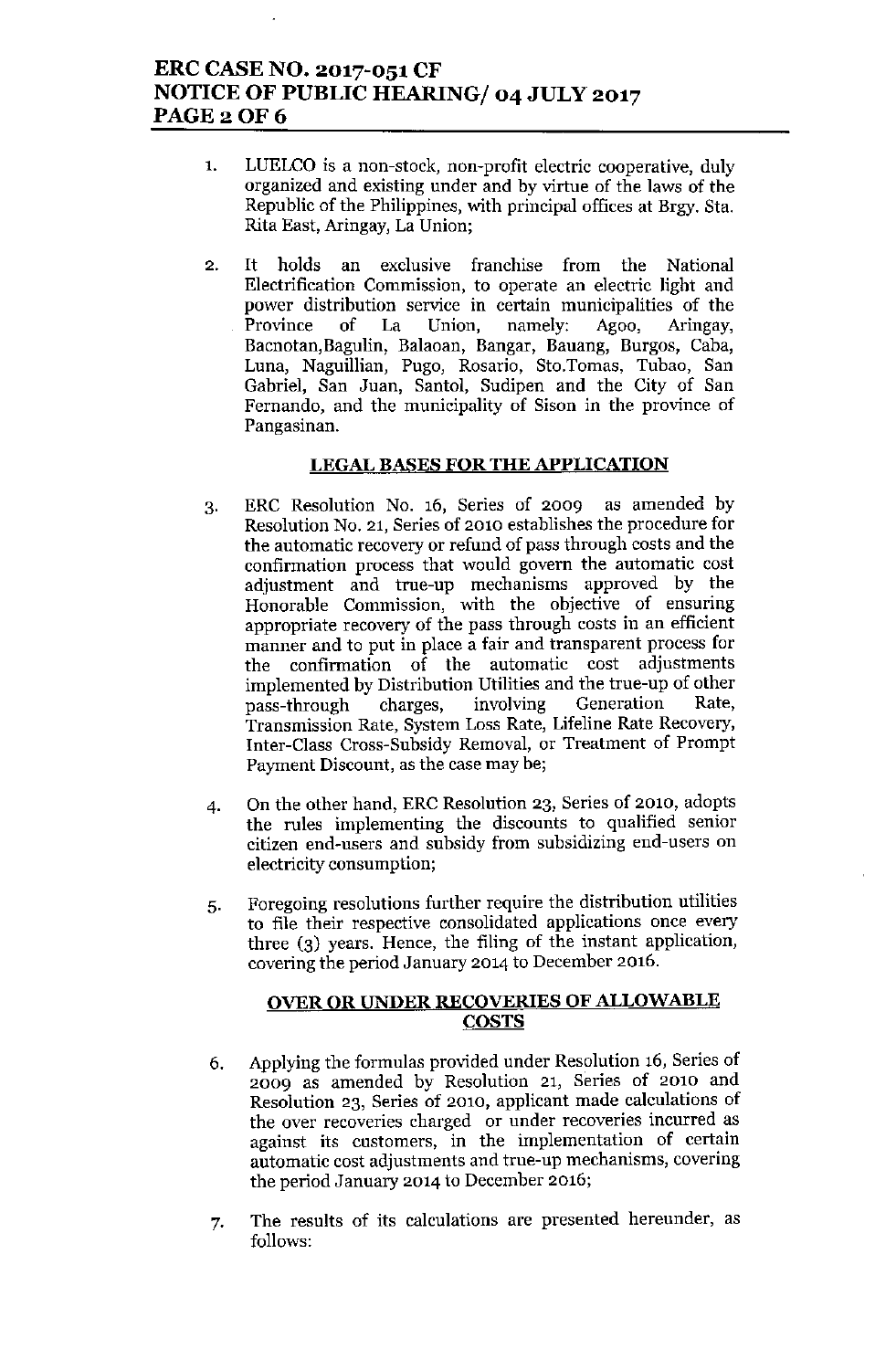# ERC CASE NO. 2017-051 CF NOTICE OF PUBLIC HEARING/ 04 JULY 2017 PAGE 3 OF 6

|                                                  | <b>Allowable Cost</b><br>(PhP) | <b>Actual Revenue</b><br>(PhP) | (Over)/Under<br><b>Recovery (PhP)</b> |
|--------------------------------------------------|--------------------------------|--------------------------------|---------------------------------------|
| Generation<br>Rate (GR)                          | 2,168,298,594.38               | 2,205,069,488.74               | (36,770,894.36)                       |
| Transmission<br>Rate (TR)                        | 514,093,550.53                 | 520,488,490.68                 | (6,394,940.15)                        |
| System Loss<br>Rate (SLR)                        | 381,165,135.94                 | 380,588,769.50                 | 576,366.45                            |
|                                                  | Subsidy<br>(PhP)               | <b>Discount</b><br>(PhP)       |                                       |
| Lifeline Rate<br>(LR)                            | 28,915,192.46                  | 34,248,917.98                  | (5,333,725.52)                        |
| <b>Senior Citizen</b><br>Discount and<br>Subsidy | 644,796.46                     | 549,320.93                     | 95,475.52                             |
| Net Results                                      |                                |                                | (47, 827, 718.06)                     |

## SUPPORTING DATA AND DOCUMENTS

8. **In** support of the foregoing, applicant is submitting the following data and documents covering the period January 2014 to December 2016, attached hereto and made integral parts hereof as follows:

| <b>FOLDER</b>       | <b>ANNEX</b><br><b>MARKINGS</b> | <b>NATURE OF DOCUMENT</b>                                                                             |  |
|---------------------|---------------------------------|-------------------------------------------------------------------------------------------------------|--|
| Folder <sub>1</sub> | Annex A                         | Summary of over/under recoveries<br>computation for the entire period per<br>charges and yearly basis |  |
|                     | Annex B                         | Proposed scheme of refund/collect using<br>the latest kWh sales                                       |  |
| Folder $2$          |                                 | SUPPLIER AND TRANSMISSION DATA                                                                        |  |
|                     | Annex C                         | Fully accomplished Supplier and<br>Transmission Data Sheet for the year                               |  |
|                     | Annex D                         | Power Bills from Suppliers (Power bill,<br>proof of payment, Adjusted bill/Debit or<br>Credit Memo    |  |
| Folder 3            | STATISTICAL DATA                |                                                                                                       |  |
|                     |                                 | Fully accomplished Statistical Data Sheet                                                             |  |
|                     | Annex E                         | for the year                                                                                          |  |
|                     | Annex F                         | Summary of Pilferage Cost Recoveries/<br>Manifestation if no PCR                                      |  |
|                     | Annex G                         | Report of Implemented Other Adjustments                                                               |  |
|                     | Annex H                         | MFSR – Sections A, B and E                                                                            |  |
| Folder 4            |                                 | <b>ACTUAL IMPLEMENTED RATES DATA</b>                                                                  |  |
|                     | Annex I                         | Fully accomplished Actual implemented                                                                 |  |
|                     |                                 | Rates Data Sheet for the Year                                                                         |  |
|                     | Annex J                         | Fully accomplished Lifeline Discount                                                                  |  |
|                     |                                 | Sheet for the Year                                                                                    |  |
|                     | Annex K                         | <b>Fully accomplished Senior Citizen</b><br>Discount Sheet for the Year                               |  |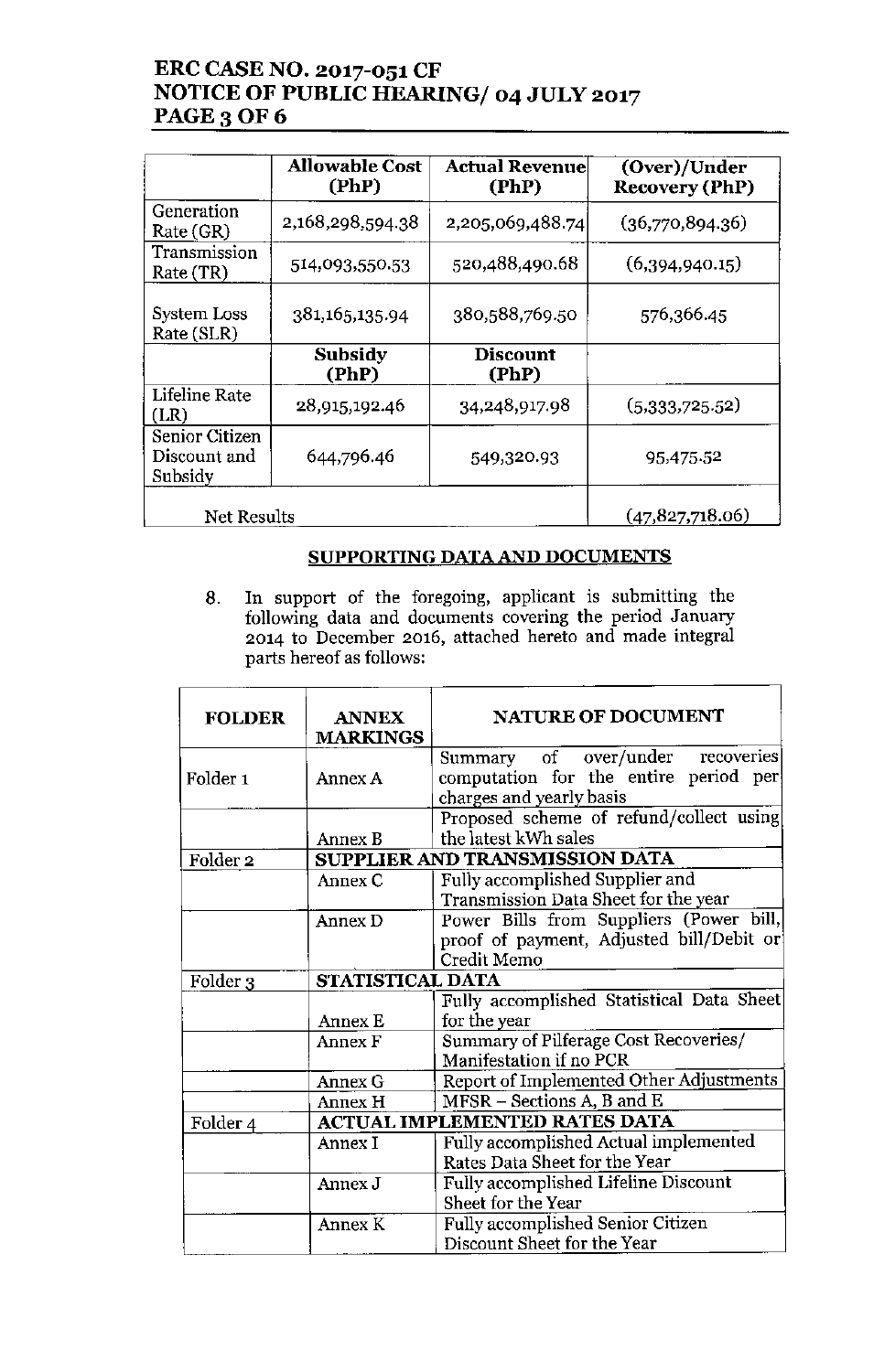# ERC CASE NO. 2017-051 CF NOTICE OF PUBLIC HEARING/ 04 JULY 2017 PAGE 4 OF 6

|                     | Annex L                | Consumer Bills per customer class<br>(Non-Lifeliner)                                                                  |  |
|---------------------|------------------------|-----------------------------------------------------------------------------------------------------------------------|--|
|                     | Annex M                | Consumer Bills per lifeline bracket<br>(Lifeliner)                                                                    |  |
|                     | Annex N                | Senior Citizen Consumer Bills                                                                                         |  |
| Folder <sub>5</sub> | <b>OTHER DOCUMENTS</b> |                                                                                                                       |  |
|                     | Annex O                | Submitted URR for the year                                                                                            |  |
|                     | Annex P                | Computation on how the computed pass-<br>through charges were derived (if not<br>implementing the URR-computed rates) |  |

- 9. Additionally, applicant is submitting herewith in support of the instant application, the required electronic copies of the Application together with the foregoing data and documents.
- 10. Further, in compliance with the pre-filing requirements of the Honorable Commission, applicant is likewise submitting the following documents to form integral parts hereof, as follows:

| <b>ANNEX</b>            |                                                                                                                                                                                      |  |  |
|-------------------------|--------------------------------------------------------------------------------------------------------------------------------------------------------------------------------------|--|--|
| <b>MARKINGS</b>         | <b>NATURE OF DOCUMENT</b>                                                                                                                                                            |  |  |
| Annexes Q<br>and series | Proof of furnishing copies of the Application to the<br>Sangguniang Bayan and Sangguniang Panlalawigan of the<br>local government units where Applicant's main office is<br>located. |  |  |
| Annexes R<br>and series | Proof of publication of the Application in a newspaper in<br>circulation in the Applicant's franchise area or where it<br>principally operates                                       |  |  |

11. Consideriug the foregoing, it is respectfully prayed that the applicant's calculations of over or under recoveries in the implementation of subject automatic cost adjustments and true-up mechanisms be 'confirmed and approved, and the cooperative be allowed to refund the over recoveries or collect the under recoveries, as the case maybe, to or from its customers.

### PRAYER

**WHEREFORE,** premises considered, it is respectfully prayed of this Honorable Commission, that after due notice and hearing, LUELCO's calculations of over or under recoveries in the implementation of subject automatic cost adjustments and true-up mechanisms covering the period January 2014 to December 2016, made pursuant to ERC Resolution 16, Series of 2009 as amended by Resolution 21, Series of 2010 and ERC Resolution 23, Series of 2011, be confirmed and approved, and the cooperative be allowed to refund the over recoveries or collect the under recoveries, as the case maybe, to or from its customers, summarized as follows, to wit:

|                         | <b>Allowable Cost</b> | <b>Actual Revenue</b> | (Over)/Under          |
|-------------------------|-----------------------|-----------------------|-----------------------|
|                         | (PhP)                 | (PhP)                 | <b>Recovery (PhP)</b> |
| Generation<br>Rate (GR) | 2,168,298,594.38      | 2,205,069,488.74      | (36,770,894.36)       |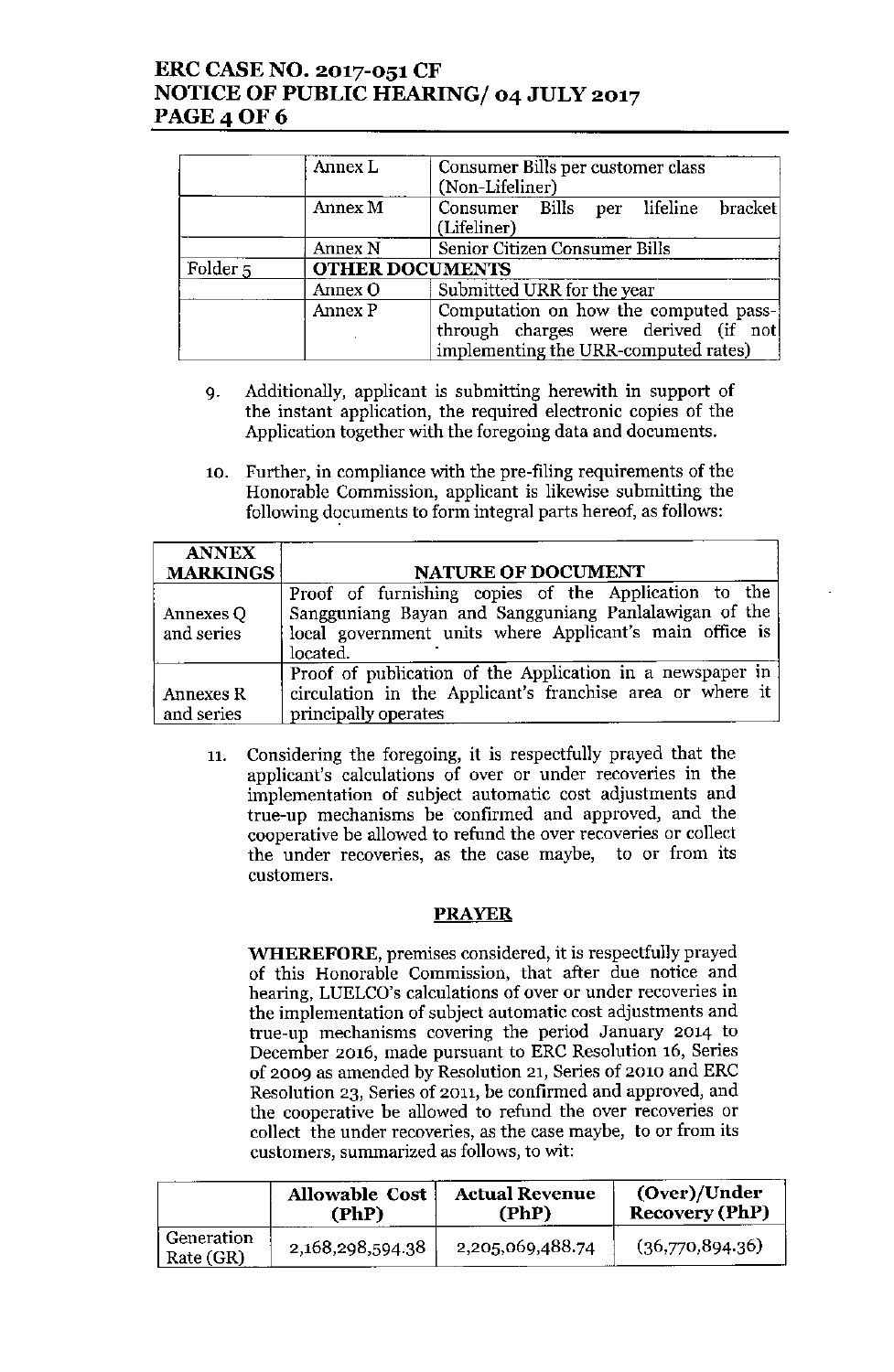# ERC CASENO. 2017-051 CF NOTICE OF PUBLIC HEARING/ 04 JULY 2017 **PAGE 5 OF 6**

| Transmission<br>Rate (TR)                    | 514,093,550.53 | 520,488,490.68 | (6,394,940.15)    |
|----------------------------------------------|----------------|----------------|-------------------|
| System Loss<br>Rate (SLR)                    | 381,165,135.94 | 380,588,769.50 | 576,366.45        |
|                                              | Subsidy (PhP)  | Discount (PhP) |                   |
| Lifeline Rate<br>(LR)                        | 28,915,192.46  | 34,248,917.98  | (5,333,725.52)    |
| Senior<br>Citizen<br>Discount and<br>Subsidy | 644,796.46     | 549,320.93     | 95,475.52         |
| Net Results                                  |                |                | (47, 827, 718.06) |

Other reliefs, just and equitable in the premises are likewise prayed for.

The Commission has set the *Application* for determination of compliance with the jurisdictional requirements, presentation, Pre-trial Conference, and presentation of evidence on 08 August 2017 (Tuesday) at two o'clock in the afternoon (02:00 P.M.), at the ERC Hearing Room, 15th Floor, Pacific Center Building, San Miguel Avenue, Pasig City.

All persons who have an interest in the subject matter of the instant case may become a party by filing with the Commission a verified Petition to Intervene at least five (5) days prior to the initial hearing and subject to the requirements under Rule 9 of the 2006 Rules of Practice and Procedure, indicating therein the docket number and title of the case and stating the following:

- 1) The petitioner's name and address;
- 2) The nature of petitioner's interest in the subject matter of the proceeding and the way and manner in which such interest is affected by the issues involved in the proceeding; and
- 3) A statement of the relief desired.

All other persons who may want their views known to the Commission with respect to the subject matter of the case may file their Opposition or Comment thereon at any stage of the proceeding before Applicant concludes the presentation of its evidence, subject to the requirements under Rule 9 of the 2006 Rules of Practice and Procedure. No particular form of Opposition or Comment is required, but the document, letter, or writing should contain the following: